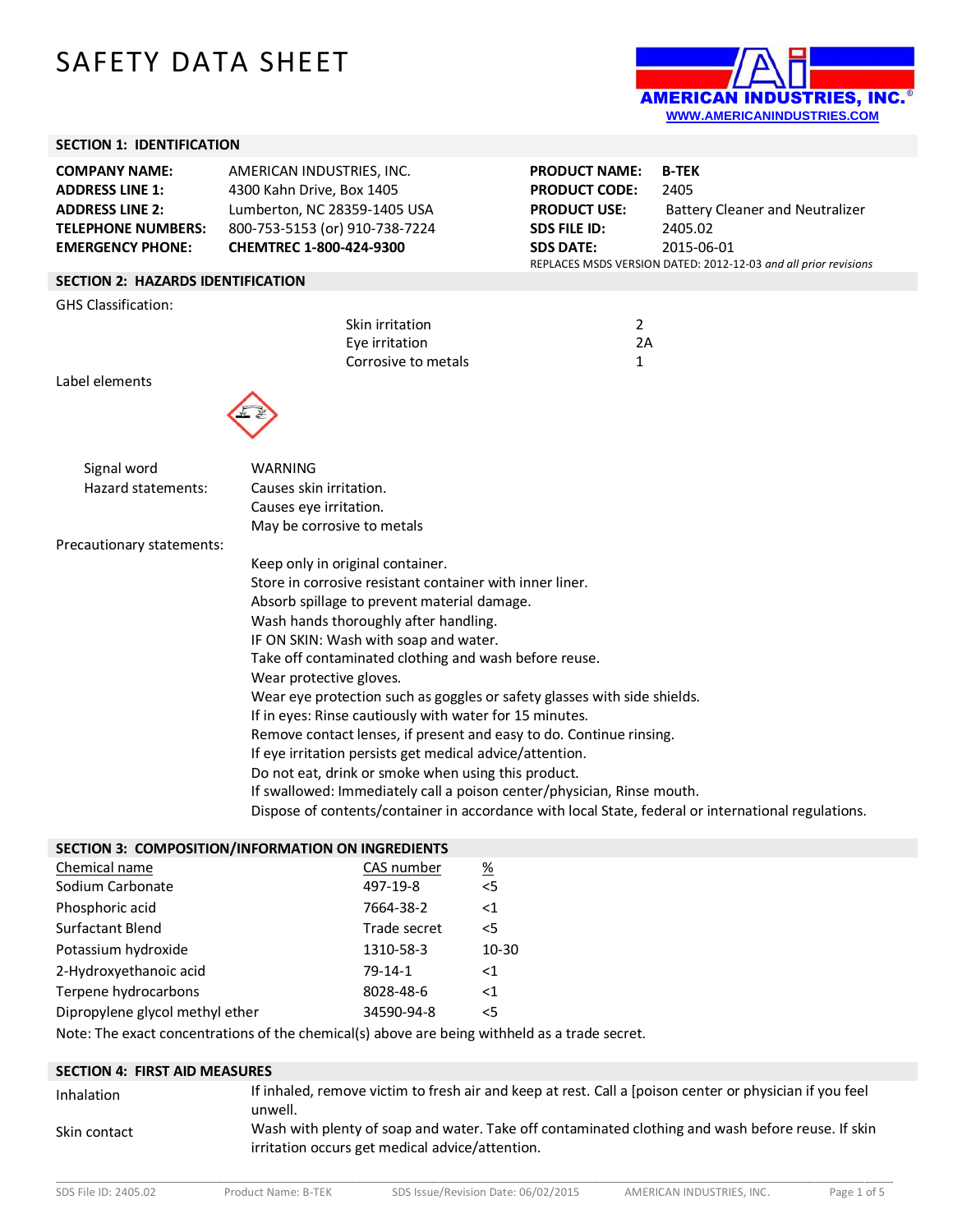| Eye contact                                                                  | If product gets in eyes flush with water for at least 15 minutes. If eye irritation persists seek medical<br>advice/attention.                                  |
|------------------------------------------------------------------------------|-----------------------------------------------------------------------------------------------------------------------------------------------------------------|
| Ingestion                                                                    | Do NOT induce vomiting unless instructed by medical personal. Never give anything by mouth to an<br>unconscious person. Get medical attention.                  |
| Effects and symptoms:                                                        |                                                                                                                                                                 |
| Ingestion                                                                    | May cause gastrointestinal irritation, nausea, vomiting, diarrhea and burns to the mouth, throat and<br>esophagus.                                              |
| <b>Skin Contact</b>                                                          | May cause skin irritation or burns.                                                                                                                             |
| Eye contact                                                                  | May cause eye irritation or burns.                                                                                                                              |
| Indication of immediate<br>medical attention and<br>special treatment needed | Treat symptomatically.                                                                                                                                          |
| <b>SECTION 5: FIRE-FIGHTING MEASURES</b>                                     |                                                                                                                                                                 |
| Extinguishing media                                                          | Water fog, carbon dioxide, dry chemical, foam.                                                                                                                  |
| Unsuitable extinguishing<br>media                                            | Not available.                                                                                                                                                  |
| Hazardous combustion<br>products                                             | Carbon oxides, other unidentified organic compounds.                                                                                                            |
| Special exposure hazards                                                     | None known.                                                                                                                                                     |
| Special protective<br>equipment                                              | Firefighters should wear proper protective equipment (Bunker gear) and self-contained breathing<br>apparatus with full face operated in positive pressure mode. |

#### **SECTION 6: ACCIDENTAL RELEASE MEASURES**

Personal Precautionary Measures: All persons dealing with the clean-up should the appropriate chemically protective equipment. Keep people away from and upwind of spill/leak. Restrict access to area until completion of clean-up.

Methods and Materials for Containment and Cleanup: Do not allow material to contaminate ground water system. If necessary, dike well ahead of the spill to prevent run-off into drains, sewers, or any natural waterway or drinking supply. Ventilate the area. Scoop up material and place into suitable container(s). Dispose of according to local, state and federal regulations

#### **SECTION 7: HANDLING AND STORAGE**

| <b>Handling</b>        | Obtain special instructions before use. Do not handle until all safety precautions have been read and<br>understand. Wear protective gloves and eye/face protection. Adequate ventilation should be supplied.<br>Avoid contact with skin, eyes and clothing. Keep away from heat. Keep container tightly closed. |
|------------------------|------------------------------------------------------------------------------------------------------------------------------------------------------------------------------------------------------------------------------------------------------------------------------------------------------------------|
| Storage                | Store in cool, dry and well ventilated place. Containers should be clearly identified, clear of obstructions<br>and accessible only to authorized personnel. Protect from sunlight. Have appropriate fire<br>extinguishers/sprinkler system in place. Spill clean-up equipment should be in or near storage area |
| Incompatible materials | Strong oxidizer, strong acids.                                                                                                                                                                                                                                                                                   |

**SECTION 8: EXPOSURE CONTROLS/PERSONAL PROTECTION**

| Exposure limits                 |                         |                         |
|---------------------------------|-------------------------|-------------------------|
| <b>Chemical Name</b>            | <b>ACGIH-TLV</b>        | OSHA-PEL                |
| Sodium Carbonate                | 2mg/m <sup>3</sup>      | 2 mg/m <sup>3</sup>     |
| Phosphoric acid                 | $1.0$ mg/m <sup>3</sup> | $1.0$ mg/m <sup>3</sup> |
| Surfactant Blend                | Not available           | Not available           |
| Potassium hydroxide             | 2mg/m <sup>3</sup>      | 2mg/m <sup>3</sup>      |
| 2-Hydroxyethanoic acid          | 25mg/m <sup>3</sup>     | 25mg/m <sup>3</sup>     |
| Terpene hydrocarbons            | 30ppm                   | 300ppm                  |
| Dipropylene glycol methyl ether | 100ppm                  | 100ppm                  |

Exposure controls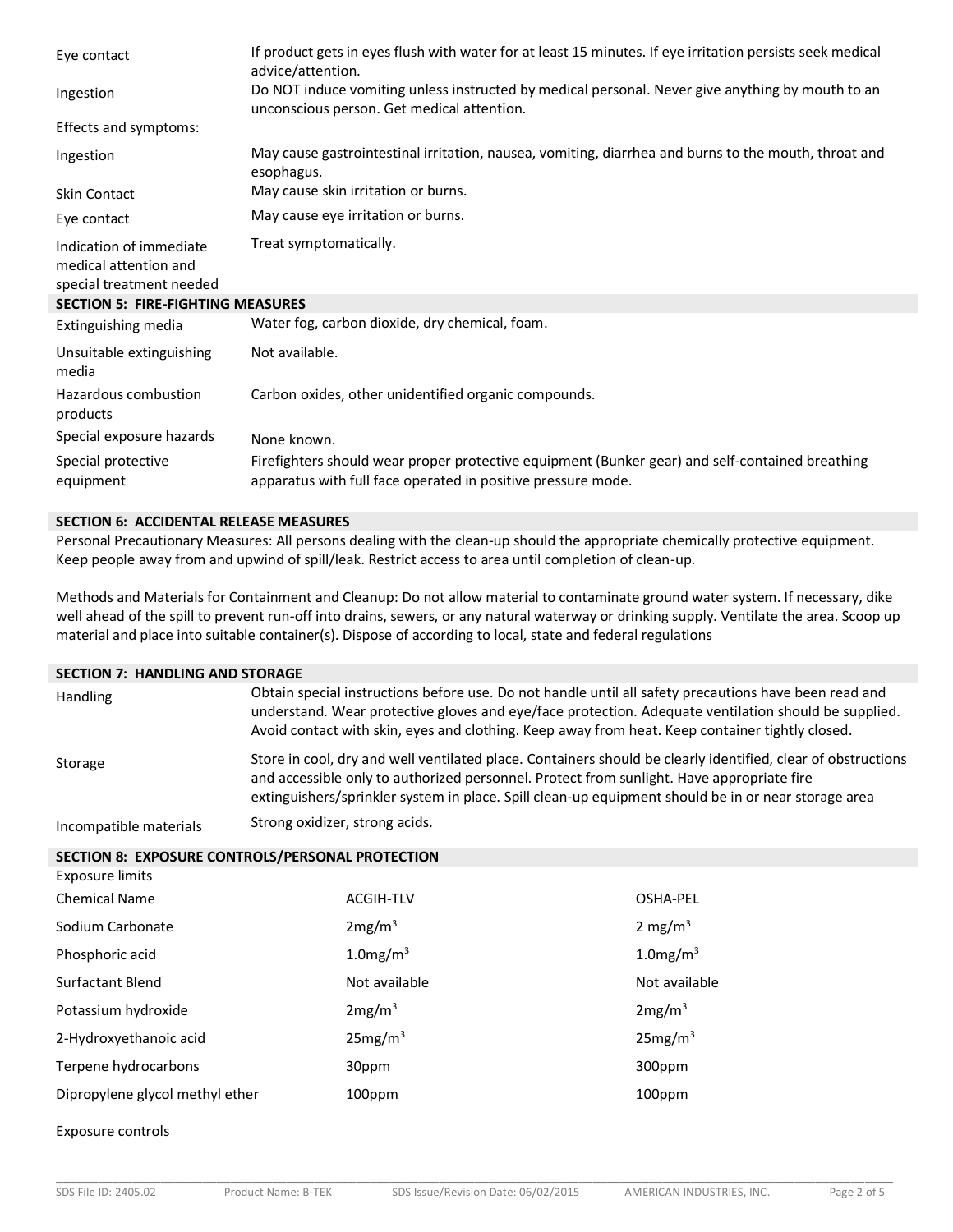| Ventilation                    | Use in well ventilated area. Apply technical measures to comply with occupational<br>exposure limits if needed.                                                                                                                                                  |
|--------------------------------|------------------------------------------------------------------------------------------------------------------------------------------------------------------------------------------------------------------------------------------------------------------|
| Respirators                    | If airborne concentrations are above the permissible exposure limit use NIOSH approved<br>respirators                                                                                                                                                            |
| Skin Protection                | Wear protective gloves. Where extensive exposure to the product is possible, use resistant<br>apron/suit and boots.                                                                                                                                              |
| Eye/face protection            | Goggles or safety glasses with side shields.                                                                                                                                                                                                                     |
| Other protective equipment     | Ensure that eyewash stations and a safety shower are close to the workstation(s).                                                                                                                                                                                |
| General hygiene considerations | Avoid contact with eyes, skin and clothing. Do not eat, drink or smoke when using this<br>product. Wash hands after handling. Remove and wash all contaminated clothing before<br>re-use. Handle in accordance with good industrial hygiene and safety practice. |

| <b>SECTION 9: PHYSICAL AND CHEMICAL PROPERTIES</b> |                                                       |
|----------------------------------------------------|-------------------------------------------------------|
| Appearance                                         | Clear orange liquid                                   |
| Odor                                               | Mild orange odor                                      |
| Odor threshold                                     | Not available                                         |
| pH                                                 | 13.8                                                  |
| Melting point/freezing point                       | $~^{\sim}$ -3 <sup>o</sup> C (26.6 <sup>o</sup> F)    |
| <b>Boiling point</b>                               | 100°C (212°F)                                         |
| Flash point                                        | >93.3°C (199.4°F)                                     |
| Evaporation rate (Butyl Acetate=1)                 | Not available                                         |
| Flammability                                       | Not available                                         |
| Lower flammability limit                           | Not available                                         |
| Upper flammability limit                           | Not available                                         |
| Vapor pressure                                     | Not available                                         |
| Vapor density                                      | Not available                                         |
| Relative density                                   | 1.3                                                   |
| Solubility in water                                | Complete                                              |
| <b>Partition Coefficient</b>                       | Not available                                         |
| Auto-ignition temperature                          | Not available                                         |
| <b>Decomposition Temperature</b>                   | Not available                                         |
| Viscosity                                          | Not available                                         |
| Volatiles (% by wt)                                | $~^{\sim}1.0$                                         |
| Volatile organic compounds                         | Terpene hydrocarbons, Dipropylene glycol methyl ether |
| Other physical/chemical comments                   | No additional information                             |
| SECTION 10: STABILITY AND REACTIVITY               |                                                       |
| Chemical stability                                 | Stable under normal conditions                        |
| Conditions to avoid                                | Heat. Contact with incompatible materials             |
| Materials to avoid                                 | Strong oxidizers, strong acids.                       |
| Reactivity                                         | Not normally reactive.                                |
| Hazardous decomposition                            | Carbon oxides.                                        |
| Hazardous polymerization                           | Will not occur                                        |

| <b>SECTION 11: TOXICOLOGICAL INFORMATION</b> |                  |                |                      |
|----------------------------------------------|------------------|----------------|----------------------|
| Information on routes of exposure:           |                  |                |                      |
| Inhalation: Yes                              | Skin & Eyes: Yes | Ingestion: Yes | Skin Absorption: Yes |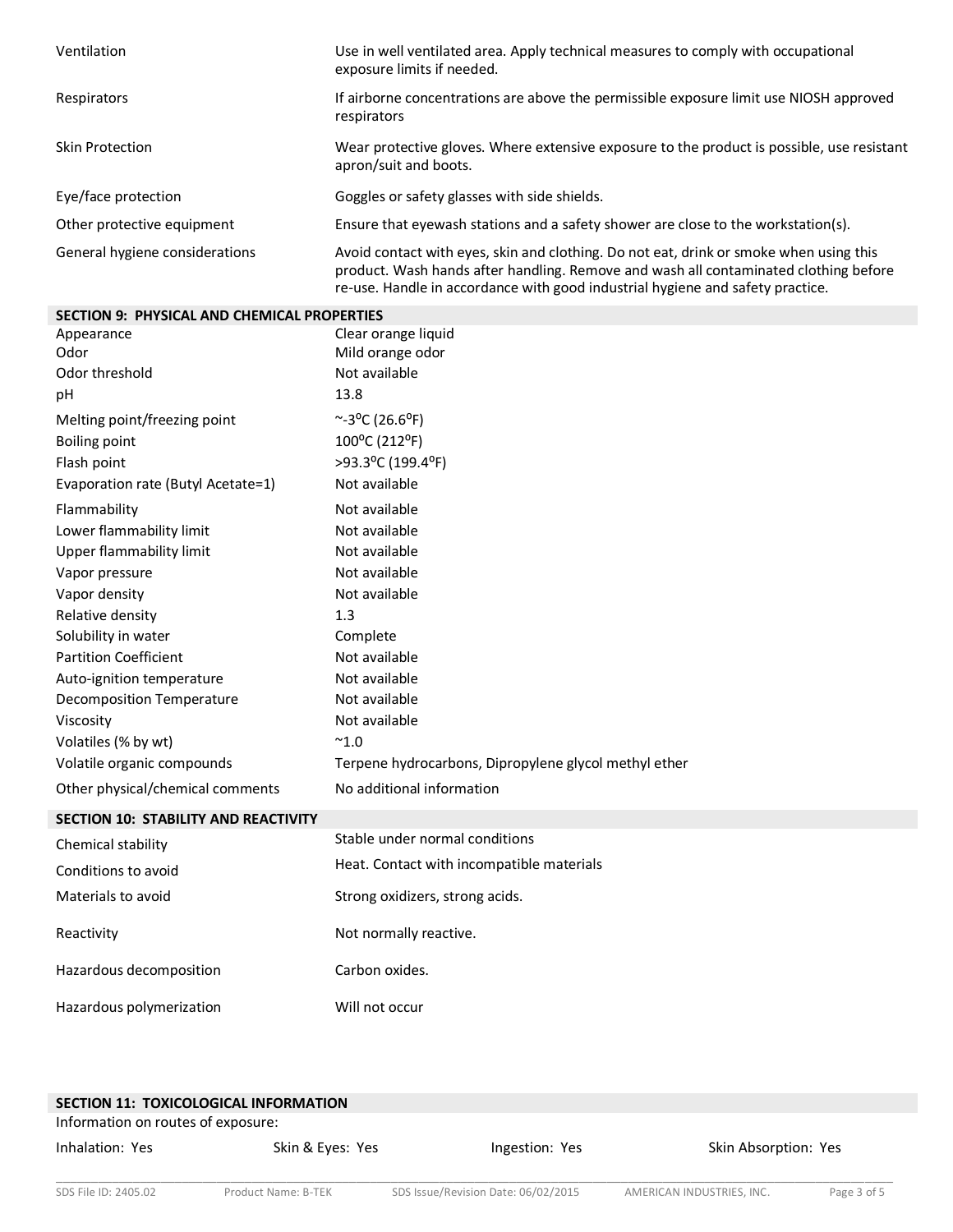| <b>Potential Health Effects</b>                  |                                                                                                                                     |                                                                                    |               |
|--------------------------------------------------|-------------------------------------------------------------------------------------------------------------------------------------|------------------------------------------------------------------------------------|---------------|
| Ingestion                                        | Ingestion may cause gastrointestinal irritation, nausea, vomiting and diarrhea.                                                     |                                                                                    |               |
| Inhalation                                       | May cause respiratory irritation. May cause headache, nausea, dizziness and other symptoms of<br>central nervous system depression. |                                                                                    |               |
| <b>Skin Contact</b>                              | May cause burns or irritation. Symptoms may include redness, edema, drying, defatting and cracking<br>of the skin.                  |                                                                                    |               |
| Eye Contact                                      | May cause severe irritation or damage.                                                                                              |                                                                                    |               |
| Potential chronic health effects                 | None known.                                                                                                                         |                                                                                    |               |
| Mutagenicity                                     | Not hazardous by OSHA/WHMIS criteria.                                                                                               |                                                                                    |               |
| Carcinogenicity                                  | Not considered a carcinogen according to NTP, IARC, or OSHA.                                                                        |                                                                                    |               |
| Reproductive effects                             | Not hazardous by OSHA/WHMIS criteria.                                                                                               |                                                                                    |               |
| Sensitization to material                        |                                                                                                                                     | No data available to indicate product may be a sensitizer.                         |               |
| Target organ effects                             | Not available                                                                                                                       |                                                                                    |               |
| Medical conditions aggravated<br>by overexposure | Pre-existing skin and eye conditions.                                                                                               |                                                                                    |               |
| Toxicological data                               |                                                                                                                                     | The calculated ATE value for this mixture is well above classification parameters. |               |
| <b>Chemical Name</b>                             | LD50-Oral                                                                                                                           |                                                                                    | Dermal        |
| Sodium Carbonate                                 | 4090mg/kg (rat)                                                                                                                     |                                                                                    | Not Available |
| Phosphoric acid                                  | Not Available                                                                                                                       |                                                                                    | Not Available |
| Surfactant blend                                 | Not Available                                                                                                                       |                                                                                    | Not Available |
| Potassium hydroxide                              | 365mg/kg (rat)                                                                                                                      |                                                                                    | Irritant      |
| 2-Hydroxyethanoic acid                           | Not Available                                                                                                                       |                                                                                    | Not Available |
| Terpene hydrocarbons                             | >5000mg/kg (rat)                                                                                                                    |                                                                                    | Not Available |
| Dipropylene glycol methyl ether                  | >5000mg/kg (rat)                                                                                                                    |                                                                                    | Not Available |
| SECTION 12: ECOLOGICAL INFORMATION               |                                                                                                                                     |                                                                                    |               |
| Ecotoxicity                                      |                                                                                                                                     | No data available on the product itself.                                           |               |
| Persistence and Degradability                    |                                                                                                                                     | This product itself has not been tested.                                           |               |
| Bio-accumulative potential                       | This product itself has not been tested.                                                                                            |                                                                                    |               |
| Mobility in soil                                 | This product itself has not been tested.                                                                                            |                                                                                    |               |
| Other adverse environmental effects              |                                                                                                                                     | None known.                                                                        |               |
| CECTION 12: DICROSAL CONCIDERATIONS              |                                                                                                                                     |                                                                                    |               |

#### **SECTION 13: DISPOSAL CONSIDERATIONS**

Handling for disposal: Handle in accordance with good industrial hygiene and safety practice. Refer to protective measures listed in sections 7 and 8.

Methods of disposal: Dispose in accordance with all applicable federal, state, provincial and local regulation. Contact your federal, state, provincial and local authorities for specific rules.

| Not DOT regulated.<br>All listed ingredients appear on the Toxic Substances Control Act.                                                                                                                                                                                                                                                                       |
|----------------------------------------------------------------------------------------------------------------------------------------------------------------------------------------------------------------------------------------------------------------------------------------------------------------------------------------------------------------|
|                                                                                                                                                                                                                                                                                                                                                                |
|                                                                                                                                                                                                                                                                                                                                                                |
|                                                                                                                                                                                                                                                                                                                                                                |
|                                                                                                                                                                                                                                                                                                                                                                |
| No extremely hazardous substances are present in this material.                                                                                                                                                                                                                                                                                                |
| Reactive Hazard, Acute Health Hazard, Chronic Health Hazard. Under SARA Section 311<br>and 312, the EPA has established threshold quantities for the reporting of hazardous<br>chemicals. The current thresholds are 500 pounds for the threshold planning quantity<br>(TPQ), whichever is lower, for extremely hazardous substances and 10,000 pounds for all |
| No components are present in this material.                                                                                                                                                                                                                                                                                                                    |
|                                                                                                                                                                                                                                                                                                                                                                |